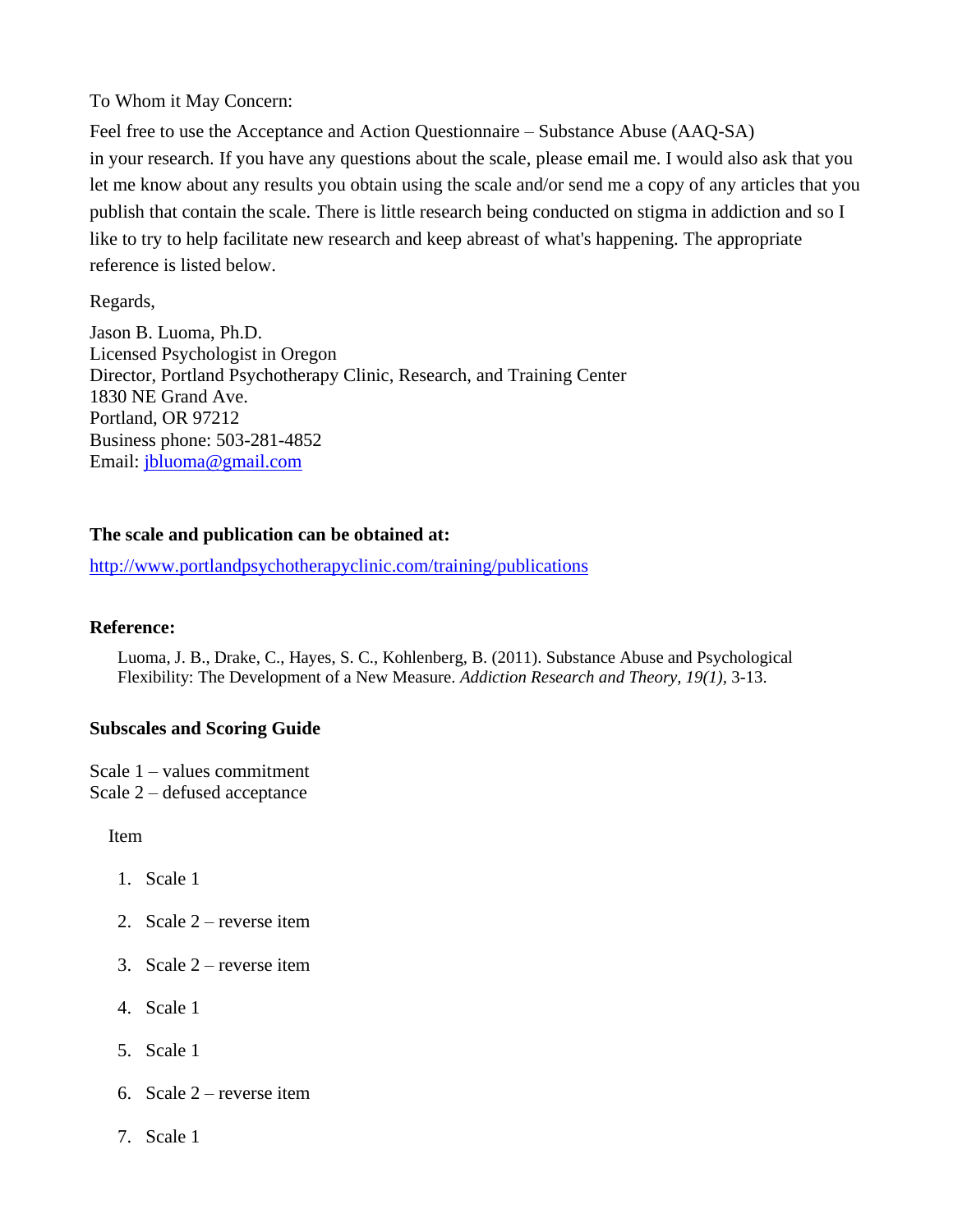- 8. Scale 2 reverse item
- 9. Scale 1
- 10. Scale 1
- 11. Scale 1
- 12. Scale 1
- 13. Scale 1
- 14. Scale 2 reverse item
- 15. Scale 2 reverse item
- 16. Scale 2 reverse item
- 17. Scale 2 reverse item
- 18. Scale 2 reverse item